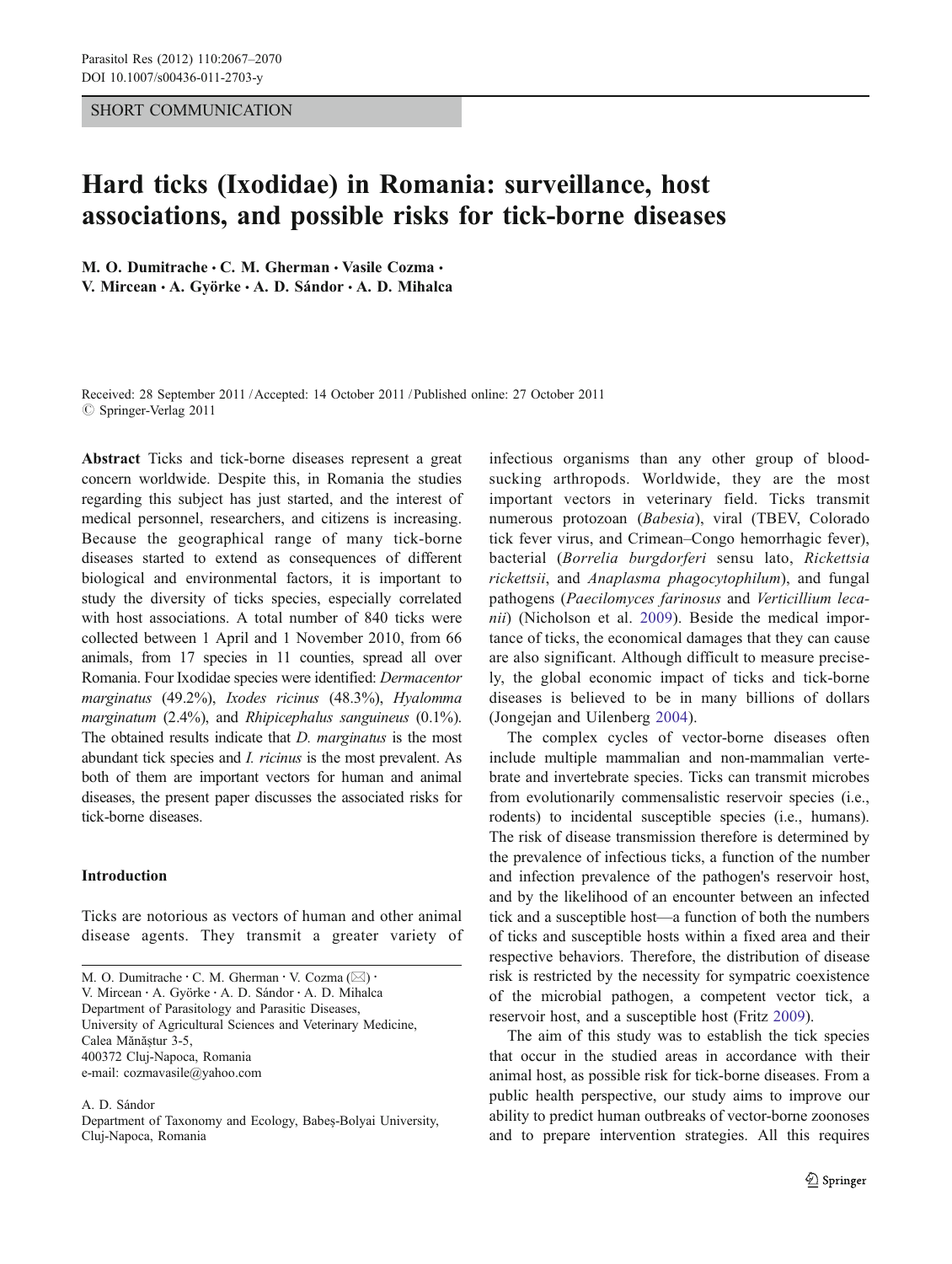consideration of invertebrate and vertebrate ecology and biology.

A total number of 840 ticks were collected between 1 April and 1 November 2010, from 66 hosts, belonging to 17 species (reptiles, birds, and mammals) (Table 1) in 11 counties, spread all over Romania. All the ticks were removed by medical personnel, collected to plastic bags and registered. Each tick was individually identified based on morphological features, recording the genus and species characteristics, developmental stage, and sex (only for adult ticks) (Estrada-Peña et al. [2004\)](#page-3-0).

Frequency, prevalence, and its 95% confidence interval were performed using the EpiInfo 2000 software. A  $p$  value of <0.05 was considered statistically significant. The statistic significance of dataset was evaluated by using chi-square test with GraphPad InStat software.

Four Ixodidae species were identified: Dermacentor marginatus (49.2%), Ixodes ricinus (48.3%), Hyalomma marginatum (2.4%), and Rhipicephalus sanguineus (0.1%). The most abundant developmental stages were adults. Preadult stages (larvae and nymph) were found only in the case of I. ricinus (Table [2](#page-2-0)).

Most hosts were parasitized by *I. ricinus* (86.4%;  $p$  < 0.001). D. marginatus was involved in 11.4% of cases. H. marginatum was identified in two hosts from two different species (Ovis aries and Capra hircus), while R. sanguineus was found only in Canis aureus (Table [3](#page-2-0)). Most hosts (97%) of the animals were parasitized only by one tick species. In 3% of the cases, we identified tick associations. One goat (C. hircus) was coinfected by I. ricinus and H.

marginatum and one golden jackal (C. aureus) by *I. ricinus* and R. sanguineus (Table [3\)](#page-2-0).

From the total number of 17 species of animal hosts, 16 of them were parasitized by I. ricinus. D. marginatus was identified in five species of animals (Canis familiaris, Capreolus capreolus, Equus caballus, O. aries, and Sus scrofa ferus) (Table 1). Golden jackal (C. aureus) and corn crake (Crex crex) are new host record for hard ticks in Romania.

Four tick species (I. ricinus, D. marginatus, H. marginatum, and R. sanguineus) from order Metastigmata, family Ixodidae were identified, from 17 species of animal hosts. In a study from Romania performed between 1984 and 1995 on domestic animal host (bovines, equines, and sheep), Teodorescu and Popa ([2002\)](#page-3-0) found six Ixodidae species: Rhipicephalus (Boophilus) annulatus, Dermacentor reticulatus, I. ricinus, Haemaphysalis punctata, H. marginatum, and Rhipicephalus bursa. In a similar study, Popa and Teodorescu ([2006\)](#page-3-0) found five tick species: R. (Boophilus) annulatus, Dermacentor pictus, I. ricinus, H. marginatum, and R. bursa, on the same domestic animal host. Chițimia [\(2006](#page-3-0)) found in domestic animal host from southwest part of Romania, during 2003–2006, eight tick species: I. ricinus, D. marginatus, H. punctata, Haemaphysalis concinna, Haemaphysalis parva, Haemaphysalis sulcata, Hyalomma detritum scupense, and R. sanguineus. Compared with the first two studies, our research reveals the presence of other two species: D. marginatus and R. sanguineus. The prevalence of I. ricinus found by Teodorescu and Popa ([2002](#page-3-0)) (80.4%) and by Popa and Teodorescu [\(2006](#page-3-0)) (84%) are

Table 1 Ticks species in correlation with animal species

| Animal species               |         | Ixodes ricinus n (%) Dermacentor marginatus n (%) Hyalomma marginatum n (%) Rhipicephalus sanguineus |        | $n\ (\%)$ |
|------------------------------|---------|------------------------------------------------------------------------------------------------------|--------|-----------|
| Canis familiaris $(n=33)$    | 32 (97) | 1(3)                                                                                                 | 0(0)   | 0(0)      |
| <i>Felis catus</i> $(n=5)$   | 5(100)  | 0(0)                                                                                                 | 0(0)   | 0(0)      |
| Ovis aries $(n=5)$           | 0(0)    | 4(80)                                                                                                | 1(20)  | 0(0)      |
| Equus caballus $(n=2)$       | 1(50)   | 1(50)                                                                                                | 0(0)   | 0(0)      |
| Capra hircus $(n=1)$         | 1(100)  | 0(0)                                                                                                 | 1(100) | 0(0)      |
| Capreolus capreolus $(n=4)$  | 3(75)   | 1(25)                                                                                                | 0(0)   | 0(0)      |
| Sus scrofa ferus $(n=2)$     | 1(50)   | 1(50)                                                                                                | 0(0)   | 0(0)      |
| <i>Vulpes vulpes</i> $(n=2)$ | 2(100)  | 0(0)                                                                                                 | 0(0)   | 0(0)      |
| Erinaceus europaeus $(n=2)$  | 2(100)  | 0(0)                                                                                                 | 0(0)   | 0(0)      |
| Arvicola terrestris $(n=2)$  | 2(100)  | 0(0)                                                                                                 | 0(0)   | 0(0)      |
| <i>Canis aureus</i> $(n=1)$  | 1(100)  | 0(0)                                                                                                 | 0(0)   | 1(100)    |
| Canis lupus $(n=1)$          | 1(100)  | 0(0)                                                                                                 | 0(0)   | 0(0)      |
| Crex crex $(n=2)$            | 2(100)  | 0(0)                                                                                                 | 0(0)   | 0(0)      |
| Parrus major $(n=1)$         | 1(100)  | 0(0)                                                                                                 | 0(0)   | 0(0)      |
| Turdus merula $(n=1)$        | 1(100)  | 0(0)                                                                                                 | 0(0)   | 0(0)      |
| Turdus philomelos $(n=1)$    | 1(100)  | 0(0)                                                                                                 | 0(0)   | 0(0)      |
| Lacerta agilis $(n=1)$       | 1(100)  | 0(0)                                                                                                 | 0(0)   | 0(0)      |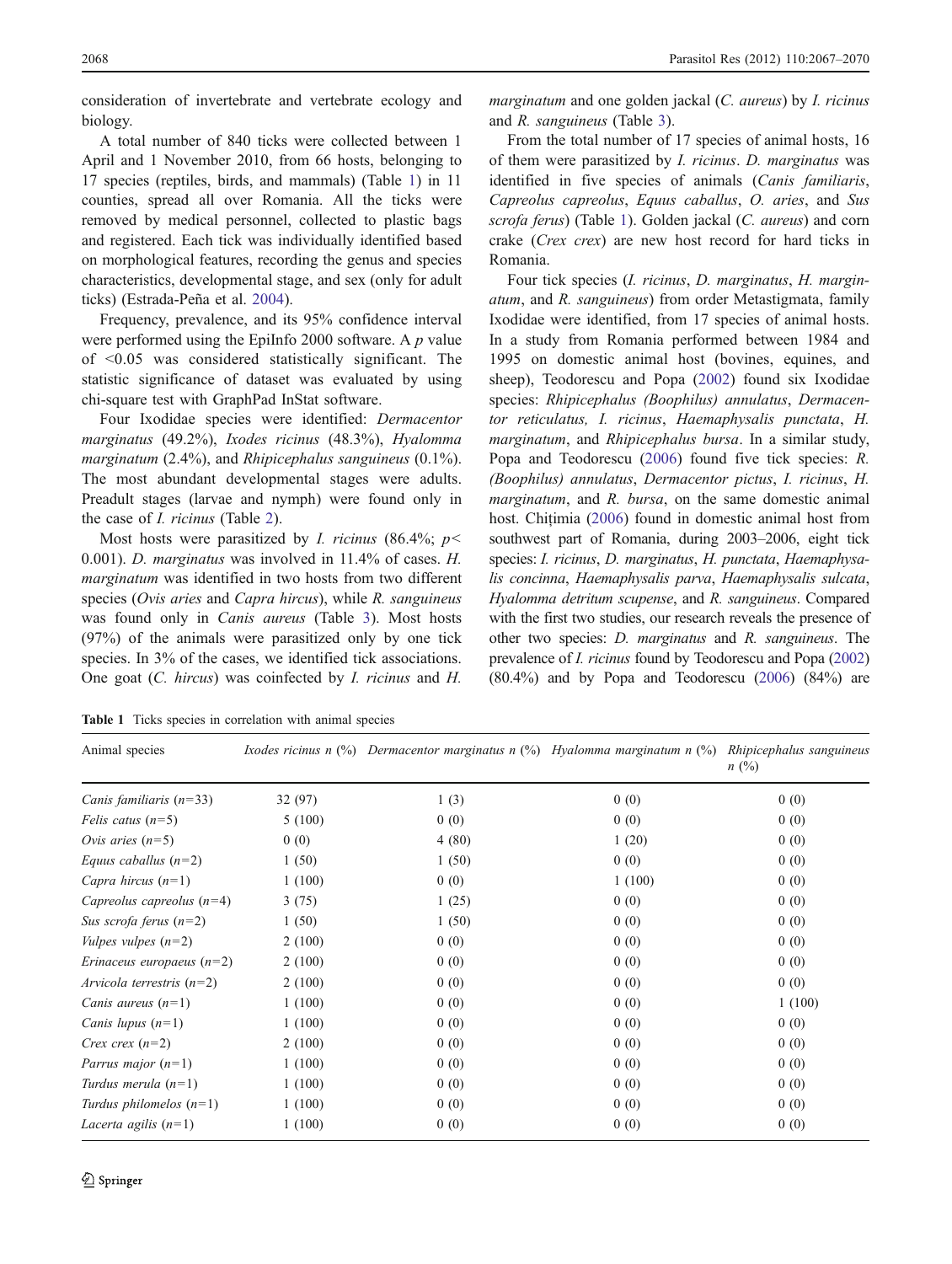| Total <i>n</i> $(\%)$ | Larvae $n$ $\left(\frac{0}{0}\right)$ | Nymphs $n$ $\left(\frac{9}{0}\right)$ | Females $n$ (%) | Males <i>n</i> $(\%)$ | p      |
|-----------------------|---------------------------------------|---------------------------------------|-----------------|-----------------------|--------|
| $413*(49.2\%)$        | $0(0\%)$                              | $0(0\%)$                              | 190 $(46\%)$    | $223*(54%)$           | 0.0001 |
| $406*(48.3%)$         | $20*(4.9\%)$                          | $43*(10.6\%)$                         | $248*(61.1\%)$  | $95(23.4\%)$          | 0.0001 |
| $20(2.4\%)$           | $0(0\%)$                              | $0(0\%)$                              | 9(45%)          | 11(55%)               | 0.0001 |
| 1(0.1)                | $0(0\%)$                              | $0(0\%)$                              | $0(0\%)$        | $1(100\%)$            | 0.26   |
| 840                   | 20                                    | 43                                    | 437             | 330                   | 0.0001 |
|                       |                                       |                                       |                 |                       |        |

<span id="page-2-0"></span>Table 2 Frequency and prevalence of ticks related to their development stage/sex

 $*_{p<0.001}$ 

similar with the value of prevalence that was obtained in our study (86.4%).

Only few recent records of species diversity of ticks from Europe are published. However, more information is available on epidemiological studies on tick-borne pathogens, frequently correlated with animal host species. In Hungary Sréter et al. [\(2005](#page-3-0)) found the prevalence of I. ricinus in red foxes 34% and 24% for D. reticulatus, on the same animal host. In Sweden, Jaenson et al. [\(1994](#page-3-0)) consider that because of its wide geographic distribution, great abundance, and wide host range, I. ricinus is medically the most important arthropod in northern Europe. I. ricinus is common in southern and south central Sweden and along the coast of northern Sweden and has been recorded from 29 mammal species, 56 bird species, and 2 species of lizards. In the same study, a list of recorded tick species from northern Europe is presented: Ixodes trianguliceps, Ixodes uriae, Ixodes caledonicus, Ixodes unicavatus, I. ricinus, Ixodes persulcatus, Ixodes arboricola, Ixodes canisuga, Ixodes hexagonus, Ixodes lividus, Ixodes apronophorus, Ixodes festai, Ixodes rugicollis, Ixodes simplex, H. punctata, H. concinna, Haemaphysalis leachi, H. marginatum, R. sanguineus, D. reticulatus, D. marginatus, Argas polonicus and Argas reflexus. The data regarding prevalence of tick species are not provided.

The epidemiology of tick-borne diseases is determined by encounter rates between vectors and hosts. Our study showed that a large number of species have the capacity of hosting different species of ticks. Nicholson et al. ([2009\)](#page-3-0) considers that I. ricinus is an opportunistic species, with over 300 species of vertebrates recorded as hosts. D. marginatus adults parasitize on sheep, cattle, deer, dogs, men, hares, and hedgehogs. Nymph and larvae feed on small mammals, insectivores, and birds (Soulsby [1982](#page-3-0)). The main hosts for the larvae and nymphs of  $H$ . marginatum

include many species of wild and domestic birds, European brown hares, and four-toed and eared hedgehogs. Rodents are of no significant importance for ticks as a feeding source. Adult ticks parasitize on agricultural animals, domestic dogs, and attack humans (Kotti et al. [2001\)](#page-3-0). R. sanguineus, commonly referred to as the "kennel tick" or "brown dog tick", is a cosmopolitan tick species that will feed on a wide variety of mammals, but dogs are the preferred host (Pegram et al. [1987](#page-3-0)).

All four tick species that were identified in our study are involved in tick-borne diseases transmission. I. ricinus is vector for one of the most important tick-borne diseases: Lyme disease, tularemia, tick-borne encephalitis, and babesiosis (Goddard [2003](#page-3-0)), but also of other bacteria, rickettsia, and viruses. In Slovenia, in a study on 496 I. ricinus ticks, 20 out of 85 adult ticks (23.5%) and 18 out of 411 nymphs (4.4%) were infected with B. burgdorferi (Ruzic-Sabluic et al. [1993](#page-3-0)). In another study, from France, percentages of infection with *B. burgdorferi*, according to the various stages of I. ricinus were as follows: 4.95% in 3,247 nymphs, 11.2% in 699 males, and 12.5% in 727 females (Gilot et al. [1996](#page-3-0)). In Poland, Michalik et al. [\(2003\)](#page-3-0) found an infection rate of 16.2% with B. burgdorferi, in 1,123 questing I. ricinus ticks. In The Netherlands, the DNA of the human pathogen Rickettsia conorii as well as Rickettsia helvetica, Rickettsia sp. IRS, and Rickettsia bellii-like and unexpectedly, the DNA of the highly pathogenic Rickettsia typhi and Rickettsia prowazekii and four other uncharacterized Rickettsia spp. related to the typhus group were detected in I. ricinus (Sprong et al. [2009](#page-3-0)). Of 1931 I. ricinus ticks, collected within the territory of Belluno, Italy, 8.23% were positive for B. burgdorferi, 4.4% were positive for Ehrlichia, 1.6% were positive for Rickettsia, and 1.6% were positive for Babesia. The copresence of Borrelia and Ehrlichia (1.2%)

| Table 3 Frequency and preva-      |
|-----------------------------------|
| lence of ticks species correlated |
| with number of animal host        |

| <b>Species</b>           | Frequency $(n)$ | Prevalence $(\% )$ | 95% CI         |
|--------------------------|-----------------|--------------------|----------------|
| Ixodes ricinus           | $57*$           | 86.4%              | 73.6–91.9%     |
| Dermacentor marginatus   | 8               | 12.1%              | $5.1 - 21.3\%$ |
| Hyalomma marginatum      |                 | $3\%$              | $0.3 - 9.9\%$  |
| Rhipicephalus sanguineus |                 | $1.5\%$            | $0.0 - 7.7\%$  |
|                          |                 |                    |                |